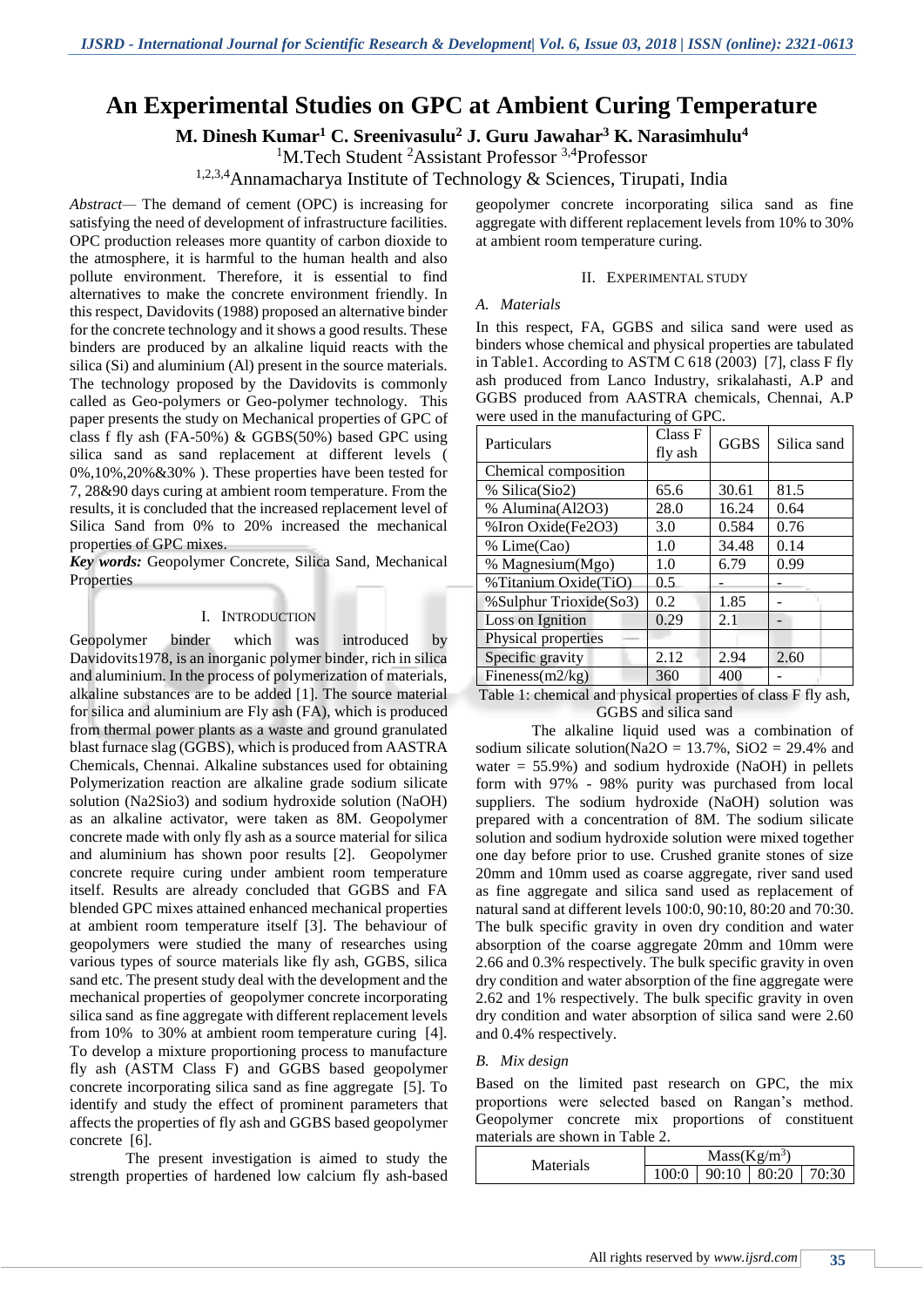| Coarse                       | 20 <sub>mm</sub> | 774      | 774   | 774   | 774   |
|------------------------------|------------------|----------|-------|-------|-------|
| aggregate                    | 10 <sub>mm</sub> | 516      | 516   | 516   | 516   |
| Fine aggregate               |                  | 549      | 494.1 | 439.2 | 384.3 |
| silica sand                  |                  | $\Omega$ | 54.9  | 109.8 | 164.7 |
| Fly ash(Class F)             |                  | 204.5    | 204.5 | 204.5 | 204.5 |
| <b>GGBS</b>                  |                  | 204.5    | 204.5 | 204.5 | 204.5 |
| Sodium silicate solution     |                  | 102      | 102   | 102   | 102   |
| Sodium hydroxide<br>solution |                  | 41       | 41    | 41    | 41    |
| Extra water                  |                  | 55       | 55    | 55    | 55    |
| Super plasticizer            |                  | 2.86     | 2.86  | 2.86  | 2.86  |

Table 2: GPC mix proportions of constituent materials

# *C. Experimental setup*

Compressive strength test was conducted on the cubical specimens for all the mixes viz., silica sand as replacement at 100:0, 90:10, 80:20 and 70:30 after 7, 28 and 90days of curing as per IS516:1991 [10]. Three cubical specimens of each proportion of size 150mmx150mmx150mm were castes and tested for each age and each mix. The unit weight of hardened concrete (Yc) was determined after 28days of curing prior to compression test.

Splitting Tensile Strength (STS) test was conducted on the specimens for all the mixes after 28 days of curing. Three cylindrical specimens of size 150 mm x 300 mm were cast and tested for each age and each mix. The load was applied gradually till the failure of the specimens occurs. The maximum load applied was then noted. Length and crosssection of the specimen was measured.

Modulus Of Elasticity (MOE) test was performed on the specimens for all the mixes after 28 days of curing. Three cylindrical specimens of size 150 mm x 300 mm were cast and tested for each age and each mix. Each specimen was loaded until an average stress of  $(C+5)$  kg/cm<sup>2</sup> is reached. Here, C is the one –third of the average equivalent cube compressive strength. The secant modulus is calculated from the slope of the straight line drawn from the origin of axes to the stress-strain curve and this secant modulus is the required modulus of elasticity of the concrete (Ec).



Fig. 1: Set up of a compressive strength test



Fig. 2: Set up of a Split tensile strength test



Fig. 3: Set up of a Modulus of Elasticity test

# III. RESULTS AND DISCUSSION

# *A. Mechanical properties*

From Table 3, we can clearly noticed that there is an increase in the compressive strength of cubes from 31.2 MPa of 100:0 S to 31.3 MPa of 90:10 to 32.9 MPa of 80:20 and decreases at 30.5 MPa of 70:30 for 7days and an increase in compressive strength from 42.3 MPa of 100:0 to 44.97 MPa of 90:10 to 48.2 MPa of 80:20 and decreases at 41.6 MPa of 70:30 for 28days and an increase in compressive strength from 45.42 MPa of 100:0 to 45.91 MPa of 90:10 to 56.53 MPa of 80:20 and decreases at 44.66 MPa of 70:30 for 90days. This increase in performance at 80:20 is due to increase in silica content present in silica sand but 70:30 , results were poor because there is no reactivity due to increasing silica sand content at 8M.The performance has also been increased from 28days to 90days. The comparison at different replacement levels has been shown in figure 3.

| Mix Type | Compressive strength (MPa) |         |         |  |
|----------|----------------------------|---------|---------|--|
|          | 7 days                     | 28 days | 90 days |  |
| 100:0    | 31.2                       | 42.3    | 45.42   |  |
| 90:10    | 31.3                       | 44.97   | 45.91   |  |
| 80:20    | 32.9                       | 48.2    | 56.53   |  |
| 70:30    | 30.5                       | 41.6    | 44.66   |  |

Table 3: Compressive strength of cubes at 7, 28 and 90days curing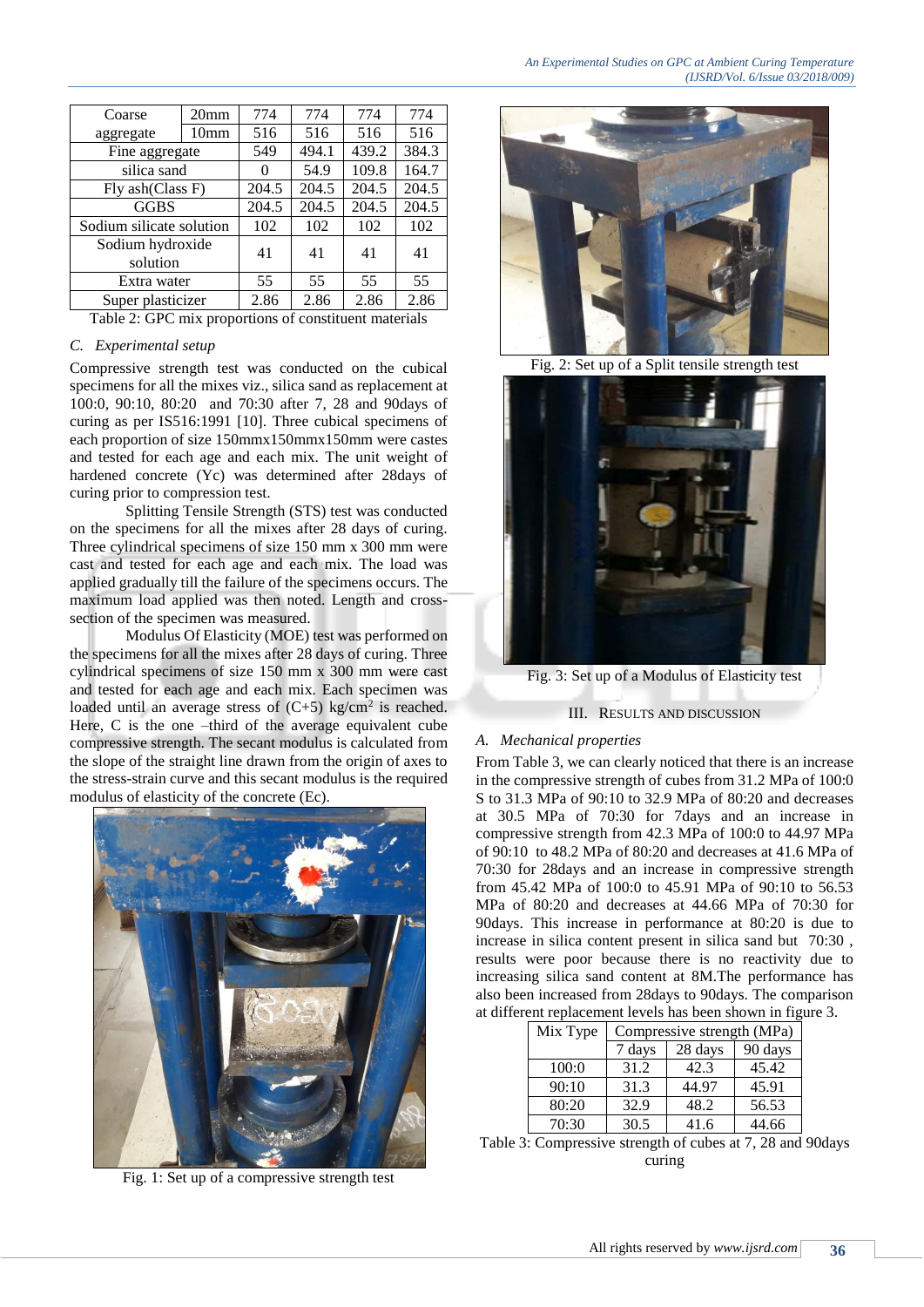

Fig. 3: Comparison of Compressive strength of cubes at 7, 28 and 90days curing

#### *B. Split Tensile Strength*

From Table 4, we can clearly noticed that there is an increase in the split tensile strength of cylinders from 3.085 MPa of 100:0 S to 3.20 MPa of 90:10 to 3.52 MPa of 80:20 and decrease at 2.83 MPa of 70:30 for 7 days and an increase in split tensile strength from 4.25 MPa of 100:0 to 4.63 MPa of 90:10 to 4.85 MPa of 80:20 and decrease at 4.21 MPa of 70:30 for 28 days and an increase in split tensile strength from 4.21 MPa of 100:0 to 4.84 MPa of 90:10 to 5.10 MPa of 80:20 and decrease at 4.28 MPa of 70:30 for 90 days. This increase in performance at 80%S+20%SS is due to increase in silica content present in silica sand but 70:30, results were poor because there is no reactivity due to increasing silica sand content at 8M. The performance has also been increased from 28 days to 90 days. The comparison at different replacement levels has been shown in figure 4.

| Mix Type | Split Tensile Strength (MPa) |         |         |  |
|----------|------------------------------|---------|---------|--|
|          | 7 days                       | 28 days | 90 days |  |
| 100:0    | 3.085                        | 4.25    | 4.21    |  |
| 90:10    | 3.20                         | 4.63    | 4.84    |  |
| 80:20    | 3.52                         | 4.85    | 5.10    |  |
| 70:30    | 2.83                         | 4.21    | 4.28    |  |

Table 4: Split tensile strength of cylinders at 7 days, 28 days and 90 days of curing



Fig. 4: Comparison of Split Tensile Strength of cylinders at 7, 28 and 90 days curing

#### *C. Modulus of elasticity*

From Table 5, we can clearly noticed that there is an increase in the modulus of elasticity of cylinders from 27.34 MPa of 100:0 to 27.85 MPa of 90:10 to 28.79 MPa of 80:20 and

decrease at 27.48 MPa of 70:30 for 7 days and an increase in modulus of elasticity from 32.62 MPa of 100:0 to 33.35 MPa of 90:10 to 34.98 MPa of 80:20 and decrease at 32.55 MPa for 28 days and an increase in modulus of elasticity from 33.85 MPa of 100:0 to 33.95 MPa of 90:10 to 37.79 MPa of 80:20 and decrease at 33.56 MPa of 70:30 for 28 days. This increase in performance at 80%S+20%SS is due to increase in silica content present in silica sand but 70:30, results were poor because there is no reactivity due to increasing silica sand content at 8M. The performance has also been increased from 28 days to 90 days. The comparison at different replacement levels has been shown in fig 5

|  | Mix Type | Modulus of Elasticity(GPa) |         |         |  |
|--|----------|----------------------------|---------|---------|--|
|  |          | 7 days                     | 28 days | 90 days |  |
|  | 100:0    | 27.34                      | 32.62   | 33.85   |  |
|  | 90:10    | 27.85                      | 33.35   | 33.95   |  |
|  | 80:20    | 28.79                      | 34.98   | 37.79   |  |
|  | 70:30    | 27.48                      | 32.55   | 33.56   |  |







#### IV. CONCLUSIONS

- 1) Compressive strength of cubes increases from 48.2 MPa for 28 days to 56.53 MPa for 90 days for 80:20 proportion.
- 2) Split tensile strength of cylinders increases from 4.85 MPa for 28 days to 5.10 MPa for 90 days for 80:20 proportion.
- 3) Modulus of Elasticity increases from 34.98 GPa for 28 days to 37.79 GPa for 90 days for 80:20 proportion.
- 4) The performance of geopolymer concrete cubes and cylinders gives better results at 80:20 replacement level as natural sand at 8M.

#### **REFERENCES**

- [1] Rangan, B.V. (2008), Fly ash-based geopolymer concrete, Curtin University of Technology.
- [2] J. Guru Jawahar, D. Lavanya, C. Sashidar. "Performance of flyash and ggbs geopolymer concrete in acid environment", International Journal of Research and scientific Innovation(IJRSI), 3(2016), 101-104.